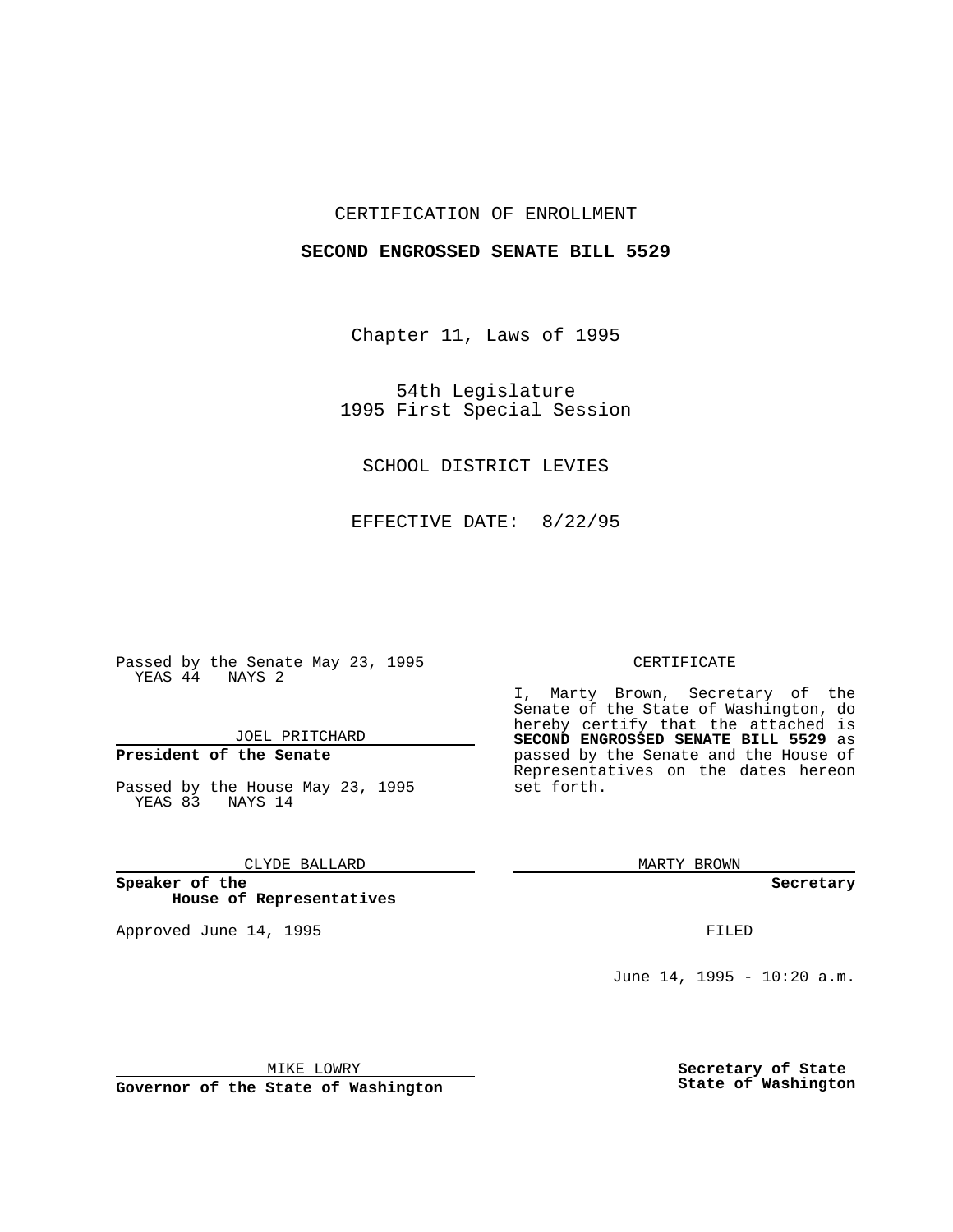## **SECOND ENGROSSED SENATE BILL 5529** \_\_\_\_\_\_\_\_\_\_\_\_\_\_\_\_\_\_\_\_\_\_\_\_\_\_\_\_\_\_\_\_\_\_\_\_\_\_\_\_\_\_\_\_\_\_\_

\_\_\_\_\_\_\_\_\_\_\_\_\_\_\_\_\_\_\_\_\_\_\_\_\_\_\_\_\_\_\_\_\_\_\_\_\_\_\_\_\_\_\_\_\_\_\_

Passed Legislature - 1995 First Special Session

#### **State of Washington 54th Legislature 1995 Regular Session**

**By** Senators McAuliffe, Rinehart, Moyer, McDonald, Wojahn and Winsley; by request of Office of Financial Management

Read first time 01/26/95. Referred to Committee on Ways & Means.

1 AN ACT Relating to school district levies; amending RCW 84.52.0531; and adding a new section to chapter 28A.320 RCW.

BE IT ENACTED BY THE LEGISLATURE OF THE STATE OF WASHINGTON:

 **Sec. 1.** RCW 84.52.0531 and 1994 c 116 s 2 are each amended to read as follows:

 The maximum dollar amount which may be levied by or for any school district for maintenance and operation support under the provisions of RCW 84.52.053 shall be determined as follows:

 (1) For excess levies for collection in calendar year 1992, the maximum dollar amount shall be calculated pursuant to the laws and rules in effect in November 1991.

 (2) For the purpose of this section, the basic education allocation shall be determined pursuant to RCW 28A.150.250, 28A.150.260, and 28A.150.350: PROVIDED, That when determining the basic education allocation under subsection (4) of this section, nonresident full time equivalent pupils who are participating in a program provided for in chapter 28A.545 RCW or in any other program pursuant to an interdistrict agreement shall be included in the enrollment of the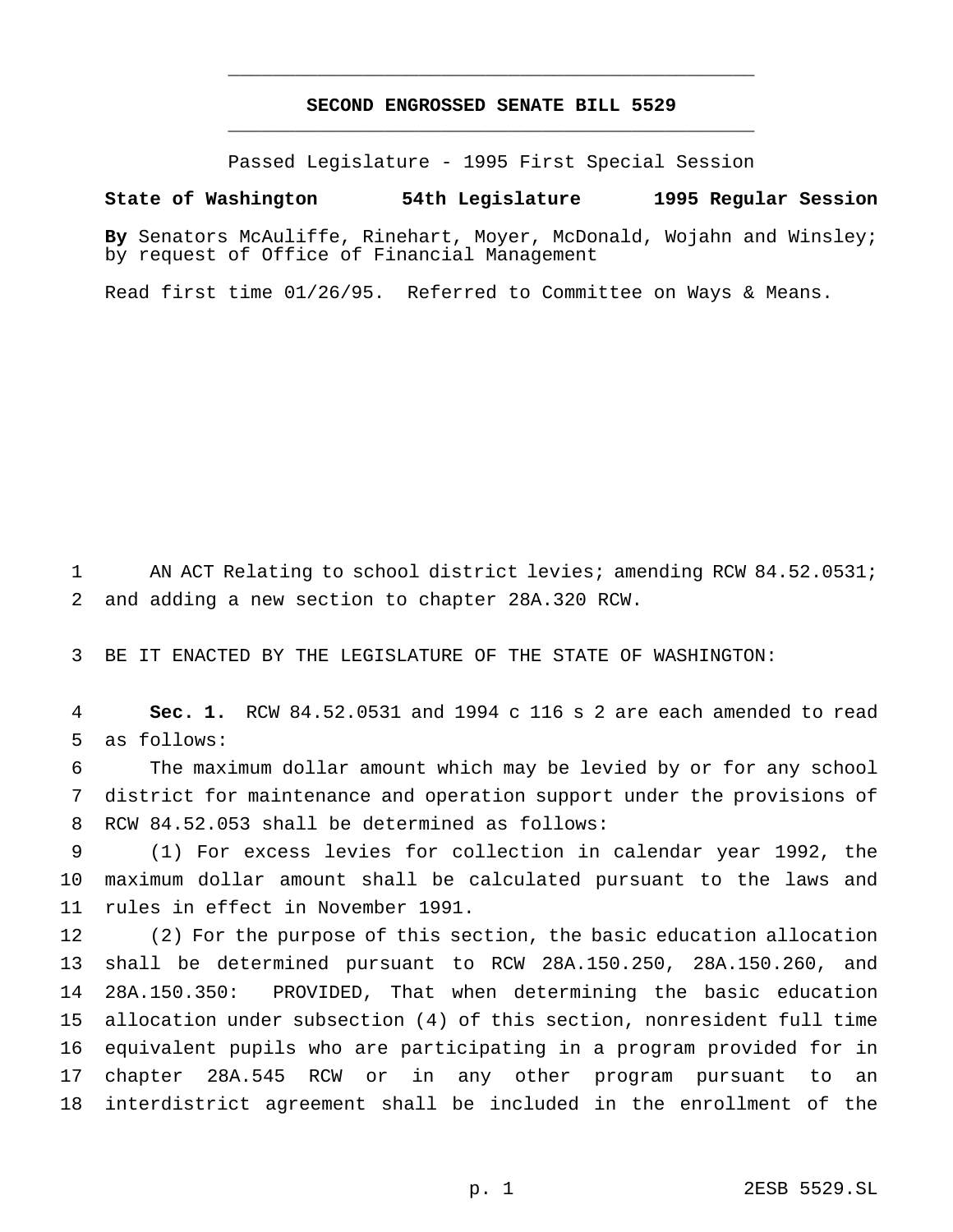resident district and excluded from the enrollment of the serving district.

 (3) For excess levies for collection in calendar year 1993 and thereafter, the maximum dollar amount shall be the sum of (a) and (b) of this subsection minus (c) of this subsection:

 (a) The district's levy base as defined in subsection (4) of this section multiplied by the district's maximum levy percentage as defined in subsection (5) of this section;

 (b) In the case of nonhigh school districts only, an amount equal to the total estimated amount due by the nonhigh school district to high school districts pursuant to chapter 28A.545 RCW for the school year during which collection of the levy is to commence, less the increase in the nonhigh school district's basic education allocation as computed pursuant to subsection (1) of this section due to the inclusion of pupils participating in a program provided for in chapter 28A.545 RCW in such computation;

 (c) The maximum amount of state matching funds under RCW 28A.500.010 for which the district is eligible in that tax collection year.

 (4) For excess levies for collection in calendar year 1993 and thereafter, a district's levy base shall be the sum of allocations in (a) through (c) of this subsection received by the district for the prior school year, including allocations for compensation increases, plus the sum of such allocations multiplied by the percent increase per full time equivalent student as stated in the state basic education appropriation section of the biennial budget between the prior school year and the current school year and divided by fifty-five percent. A district's levy base shall not include local school district property tax levies or other local revenues, or state and federal allocations not identified in (a) through (c) of this subsection.

 (a) The district's basic education allocation as determined pursuant to RCW 28A.150.250, 28A.150.260, and 28A.150.350;

 (b) State and federal categorical allocations for the following programs:

- (i) Pupil transportation;
- (ii) Handicapped education;
- (iii) Education of highly capable students;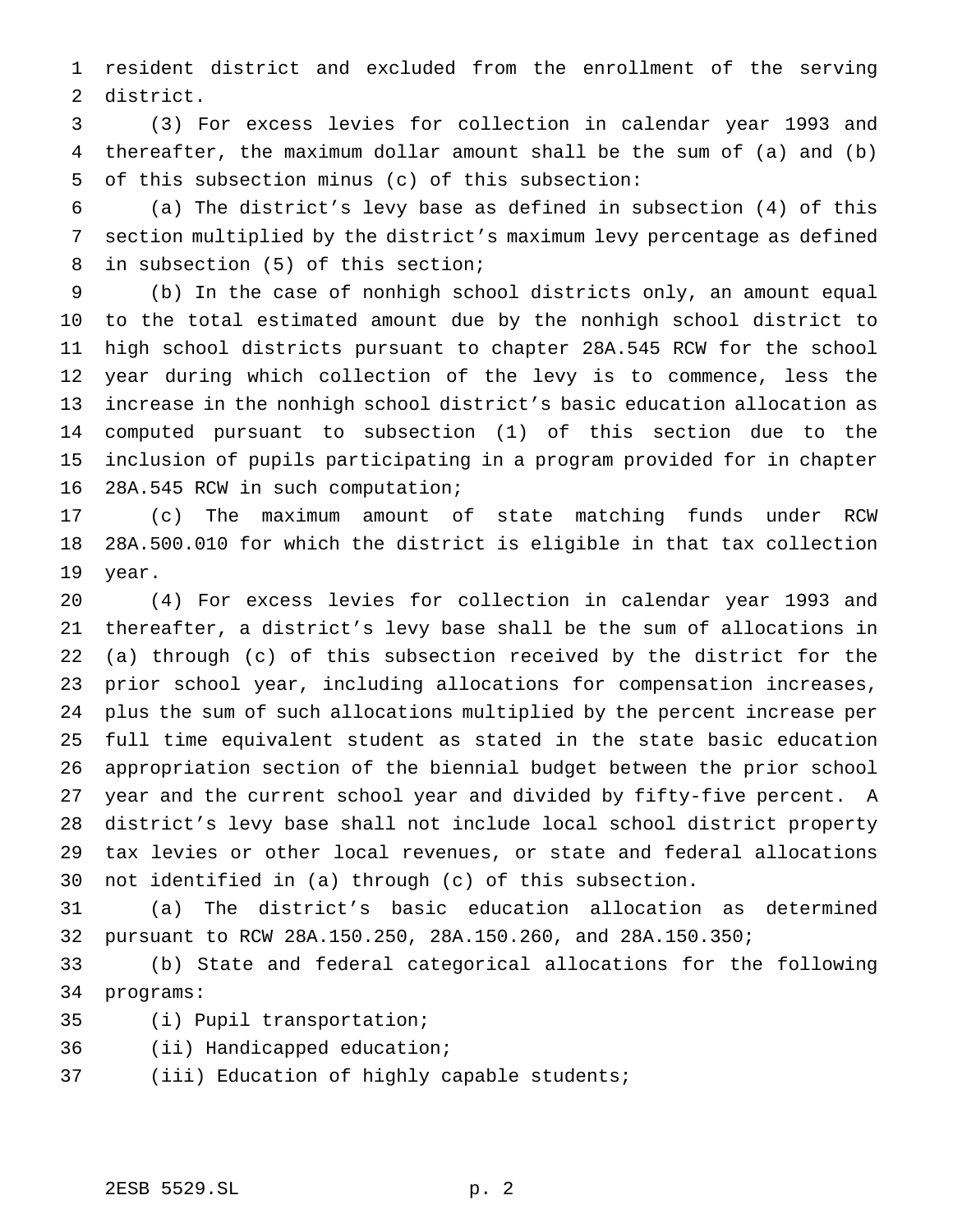(iv) Compensatory education, including but not limited to learning assistance, migrant education, Indian education, refugee programs, and bilingual education;

(v) Food services; and

(vi) State-wide block grant programs; and

 (c) Any other federal allocations for elementary and secondary school programs, including direct grants, other than federal impact aid funds and allocations in lieu of taxes.

 (5) For excess levies for collection in calendar year 1993 and thereafter, a district's maximum levy percentage shall be determined as follows:

 (a) Multiply the district's maximum levy percentage for the prior year by the district's levy base as determined in subsection (4) of this section;

 (b) Reduce the amount in (a) of this subsection by the total estimated amount of any levy reduction funds as defined in subsection (6) of this section which are to be allocated to the district for the 18 current school year;

 (c) Divide the amount in (b) of this subsection by the district's levy base to compute a new percentage;

 (d) The percentage in (c) of this subsection or twenty percent, whichever is greater, shall be the district's maximum levy percentage 23 for levies collected in that calendar year; and

24 (e) For levies to be collected in calendar years 1994 ((and 1995)) 25 through 1997, the maximum levy rate shall be the district's maximum levy percentage for 1993 plus four percent reduced by any levy 27 reduction funds. For levies collected in  $(1996)$ ) 1998, the prior year shall mean 1993.

 (6) "Levy reduction funds" shall mean increases in state funds from the prior school year for programs included under subsection (4) of this section: (a) That are not attributable to enrollment changes, compensation increases, or inflationary adjustments; and (b) that are or were specifically identified as levy reduction funds in the appropriations act. If levy reduction funds are dependent on formula factors which would not be finalized until after the start of the current school year, the superintendent of public instruction shall estimate the total amount of levy reduction funds by using prior school year data in place of current school year data. Levy reduction funds